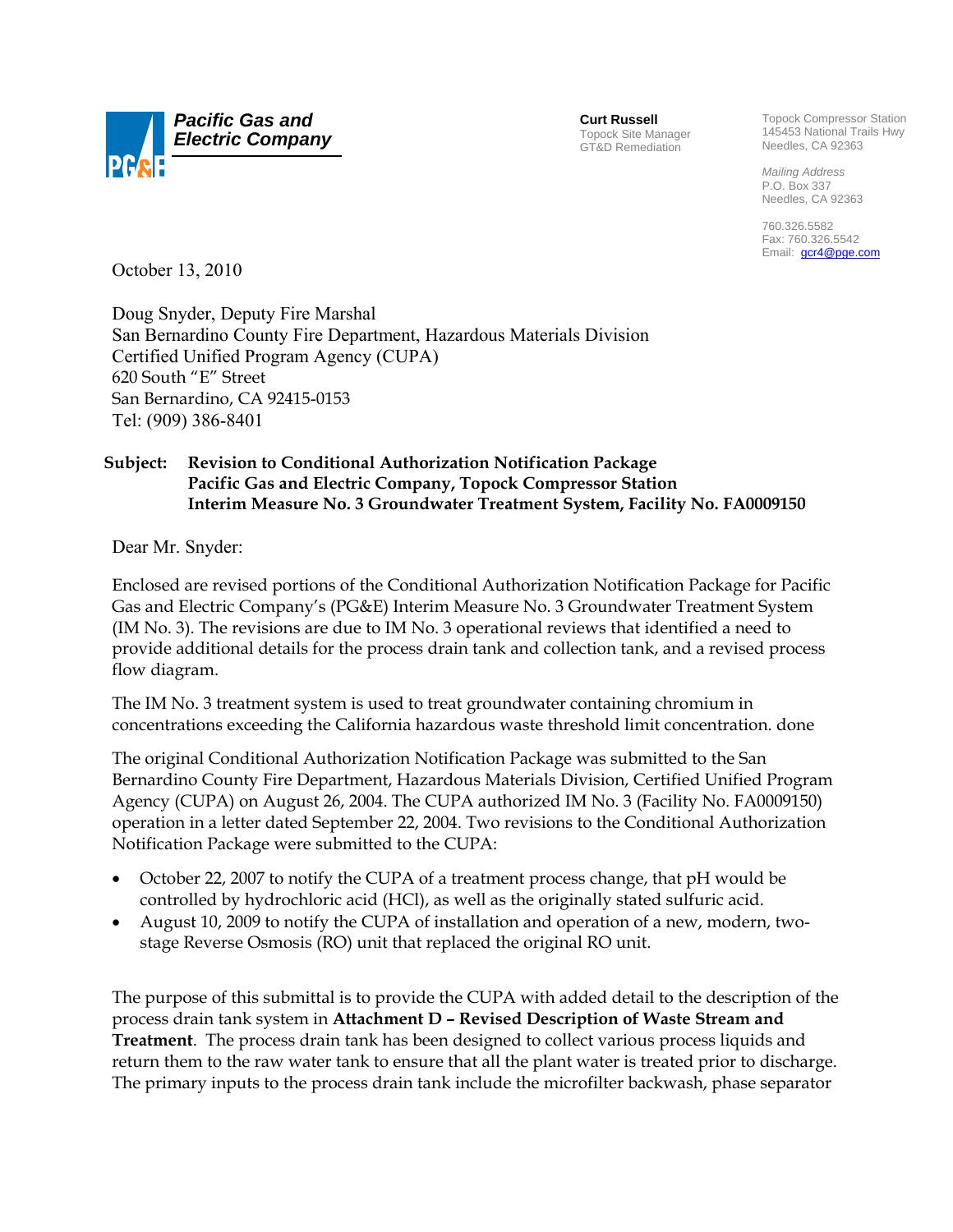October 2010 Revision to Conditional Authorization Notification Package Page 2

drains, floor drains, rainwater, sample collection purge water, and spent microfilter membrane cleaning solutions. The spent microfilter cleaning solutions will include:

- acidic with a pH of 2.0 or below;
- acidic with a pH greater than 2.0; and
- basic with a pH less than 12.5.

The microfilter clean-in-place (CIP) solutions will drain into the microfilter CIP effluent holding tank (Tank T-503).

The microfilter cleaning solution with a pH of 2.0 or below will drain into Tank T-503 and be comingled with basic spent microfilter cleaning solution with a pH less than 12.5 to achieve target pH for introduction into the IM3 treatment process as pH control. Therefore, this microfilter cleaning solution with a pH of 2.0 or below is considered to be a recyclable material exempt from classification as a waste under the provisions of California Health and Safety Code (CHSC) Section 25143.2(b)(2), because it is being used or reused as a safe and effective substitute for a commercial product without being reclaimed. The acidic microfilter cleaning solution effluent will be re-circulated to the head of the IM3 plant to complete a process acidification step. Alternatively, the microfilter cleaning solution effluent may be hauled off-site as a waste product to a permitted disposal facility.

When using the microfilter cleaning solution effluent for IM3 acidification, PG&E manages this solution in compliance with the following requirements of CHSC Section 25143.9:

- labeled the tank with the words "Excluded Recyclable Material"
- included the material in the Hazardous Materials Business Plan
- comply with local ordinances requiring secondary containment, or with interim status standards for hazardous waste storage

The acidic microfilter cleaning solutions with a pH greater than 2.0 will also be introduced to Tank T-503 and co-mingled with basic spent microfilter cleaning solution with a pH less than 12.5 in order to achieve the 6.0 target pH in the process drain tank (Tank T-900) for introduction to raw extracted groundwater. The target pH for introducing the process drain tank solution to the raw extracted groundwater is 6.0.

PG&E is required to notify the CUPA whenever any of the information provided in the notification package changes. The CUPA's September 22, 2004 letter states: *"To revise the information, mail a cover letter to the above address explaining the changes, attach only the pages of your notification package that have changed, and re-sign and date at the signature space on page 1 (Facility Identification) of the notification forms."* The document revisions are attached, and include:

- Facility ID Form with owner/operator signature
- Attachment D Revised Description of Waste Stream and Treatment Process
- Revised Process Flow Diagram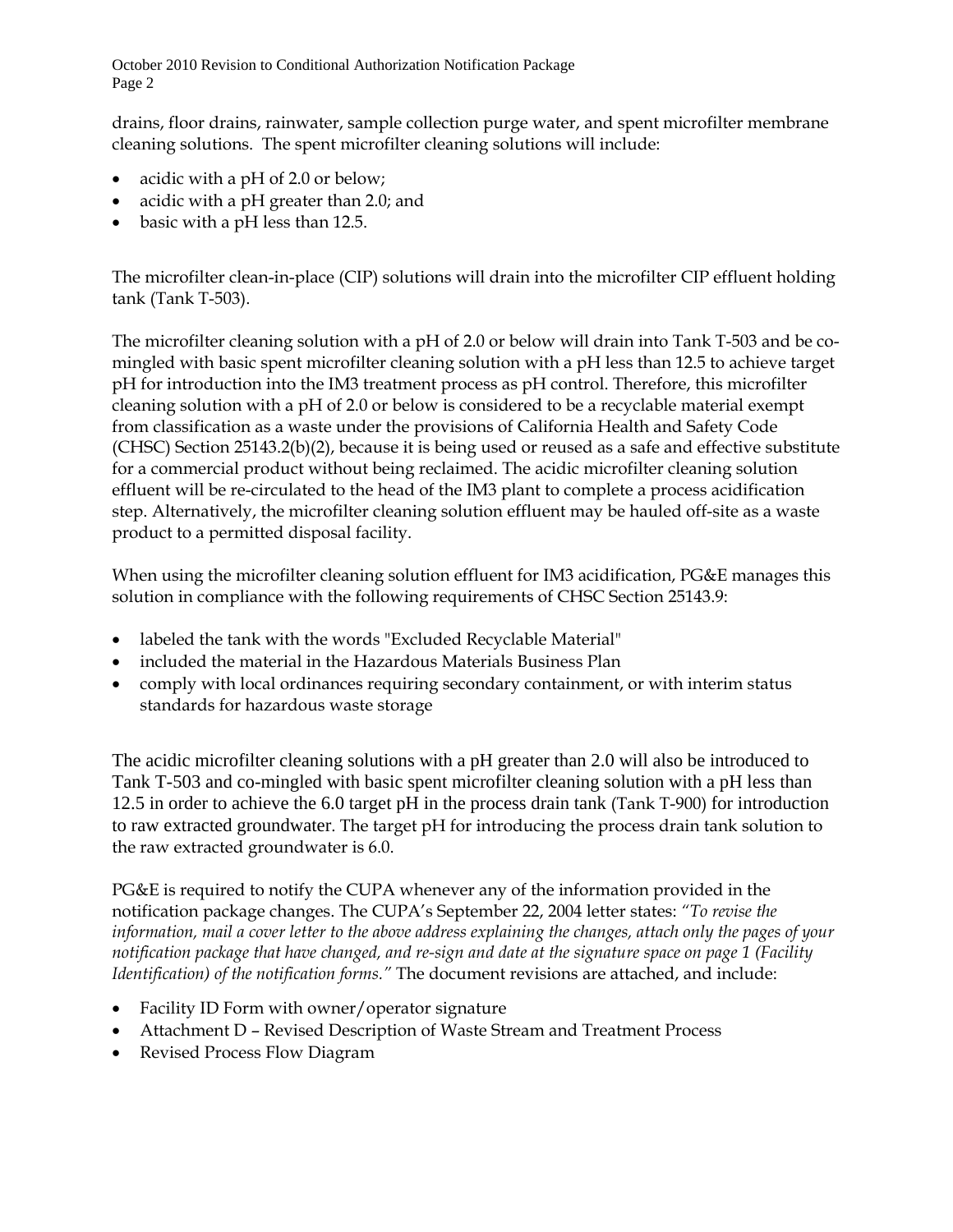October 2010 Revision to Conditional Authorization Notification Package Page 3

The following Table 1 lists the original documents, indicates if revisions are required, and summarizes any changes:

**TABLE 1** 

IM No. 3 Conditional Authorization Notification Document Revisions *PG&E Topock, San Bernardino County, California* 

| $550.7$ san $251.1$ an an $550.7$<br><b>Original Document Submitted</b><br>8/27/2004                                   | <b>Revised</b><br><b>Document</b><br><b>Submitted</b><br>10/22/2007<br>and/or<br>8/10/09 | <b>Revision</b><br><b>Required</b><br>for<br><b>Additional</b><br><b>Operational</b><br>Details? | <b>Summary of Revisions to</b><br><b>Document</b>                                                  |
|------------------------------------------------------------------------------------------------------------------------|------------------------------------------------------------------------------------------|--------------------------------------------------------------------------------------------------|----------------------------------------------------------------------------------------------------|
| Onsite Hazardous Waste Treatment<br>Notification - Facility Page                                                       | Yes                                                                                      | Yes                                                                                              | Re-sign and date the signature<br>space on the Facility Identification<br>notification form.       |
| Onsite Hazardous Waste Treatment<br>Notification - Unit Page                                                           | No                                                                                       | No                                                                                               | None                                                                                               |
| Onsite Tiered Permitting, Conditionally<br>Authorized (CA) Page - Waste and<br><b>Treatment Process Combinations</b>   | No                                                                                       | No                                                                                               | None                                                                                               |
| Certification of Financial Assurance                                                                                   | No                                                                                       | <b>No</b>                                                                                        | None                                                                                               |
| Attachment A – Maps and Figures                                                                                        | Yes                                                                                      | Yes                                                                                              | Revised Process Flow Diagram.                                                                      |
| Attachment B - Closure Cost Estimate<br>and Closure Financial Assurance<br>Mechanism                                   | <b>No</b>                                                                                | <b>No</b>                                                                                        | None                                                                                               |
| Attachment C - Tiered Permitting<br><b>Phase I Assessment Checklist</b>                                                | No                                                                                       | <b>No</b>                                                                                        | None                                                                                               |
| Attachment C-1 - Corrective Action<br><b>Consent Agreement</b>                                                         | No                                                                                       | <b>No</b>                                                                                        | None                                                                                               |
| Attachment C-2 - Information Regarding<br>Releases Since Issuance of the<br><b>Corrective Action Consent Agreement</b> | No                                                                                       | <b>No</b>                                                                                        | None                                                                                               |
| Attachment D - Waste and Treatment<br>Process Information                                                              | Yes                                                                                      | Yes                                                                                              | Provide additional information on<br>the process drain tank and<br>microfilter cleaning solutions. |

Thank you for your assistance in this matter. If you need any additional information or if you have any questions regarding this notification revision, please do not hesitate to call me at (760) 791-5884.

Sincerely,  $\overline{\mathcal{M}}$ 

Curt Russell Topock Site Manager

Enclosures: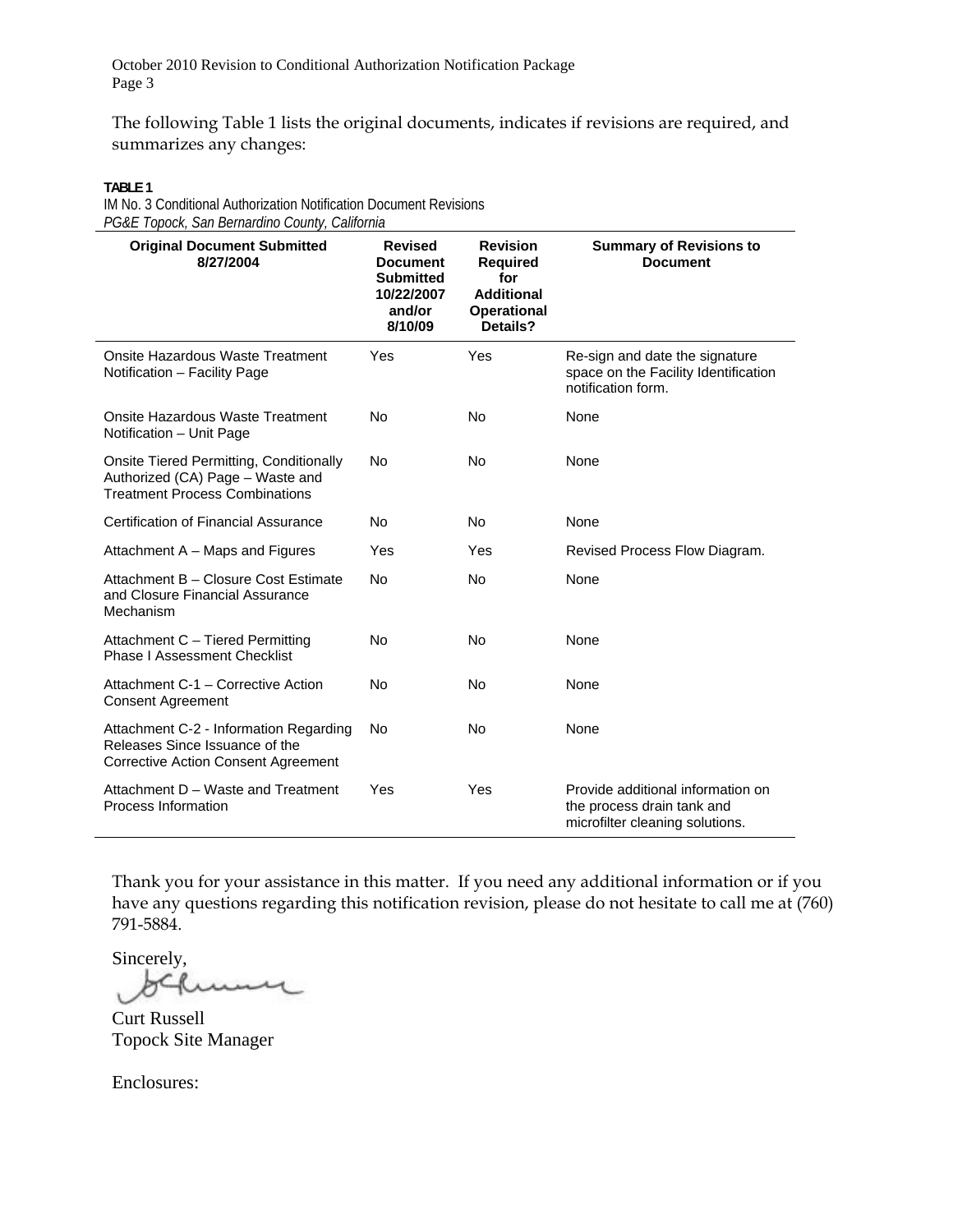October 2010 Revision to Conditional Authorization Notification Package Page 4

Facility ID Form with owner/operator signature Attachment D – Description of Waste Stream and Treatment Process Revised Process Flow Diagram

cc: Bob Doss, PG&E Yvonne Meeks, PG&E Chris Smith, PG&E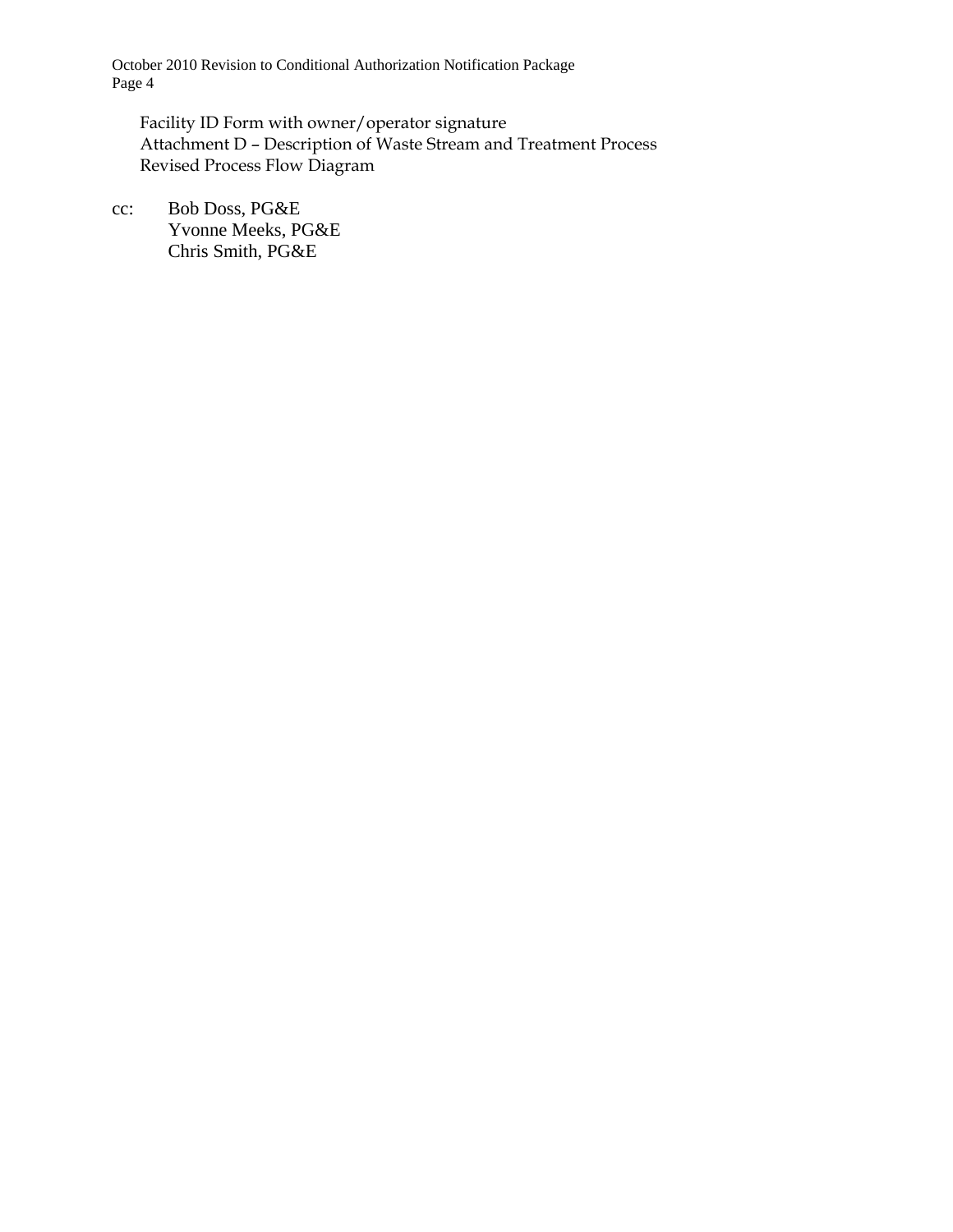**Facility Identification Form**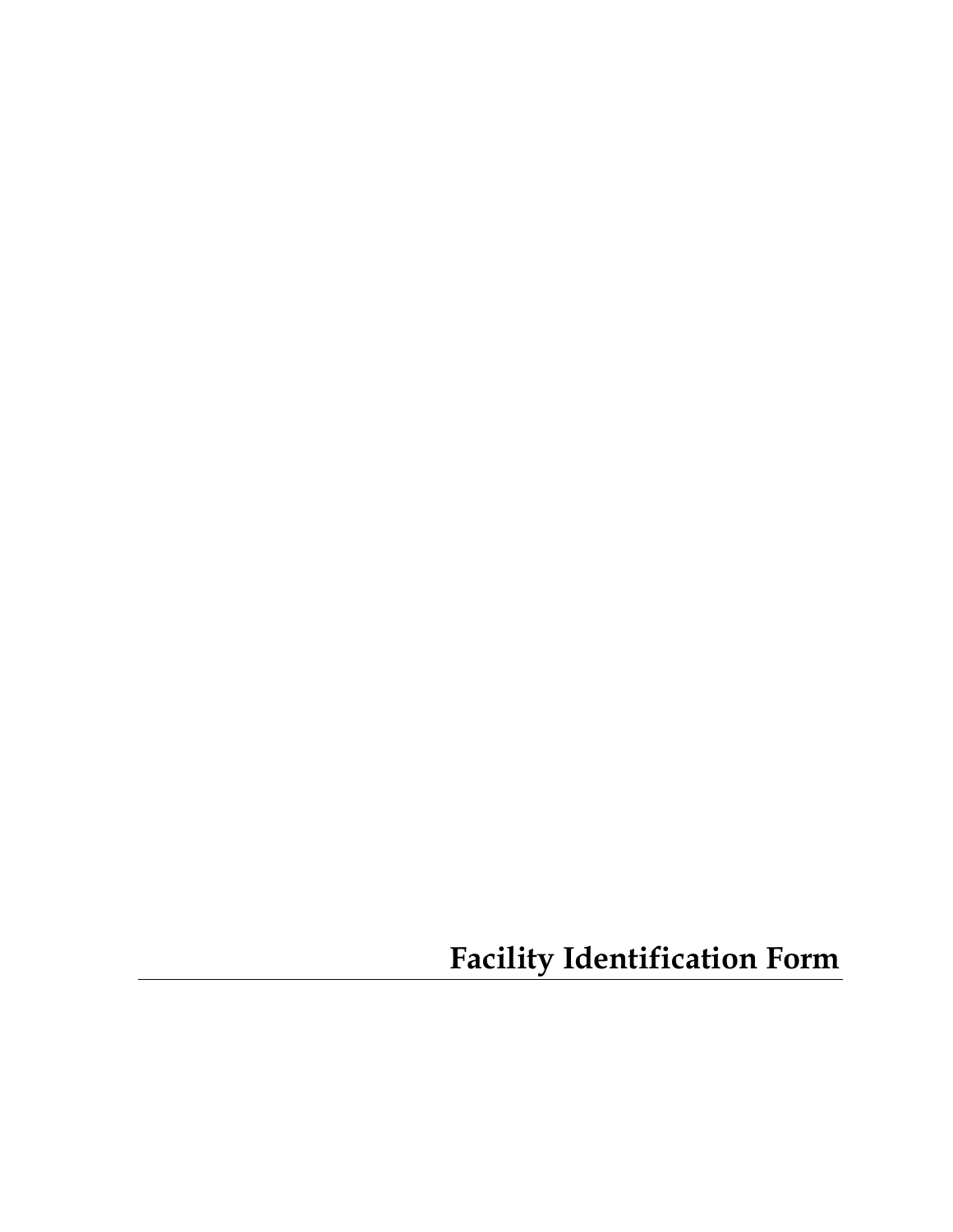

**CUPA San Bernardino County Fire Department Hazardous Materials Division 620 South 'E' Street, San Bernardino, CA 92415-0153 (909) 386-8401 FAX (909) 386-8460** 

## **ONSITE HAZARDOUS WASTE TREATMENT NOTIFICATION - FACILITY PAGE**

Page \_\_**1**\_\_ of \_\_**1**\_\_

| <b>I. FACILITY IDENTIFICATION</b>                                                                                                                                                                                                                                                                                                                                                                                                                                                                                                                                                                                                                                                                                                                                                                                                                                                                                                             |                                                                           |  |  |  |
|-----------------------------------------------------------------------------------------------------------------------------------------------------------------------------------------------------------------------------------------------------------------------------------------------------------------------------------------------------------------------------------------------------------------------------------------------------------------------------------------------------------------------------------------------------------------------------------------------------------------------------------------------------------------------------------------------------------------------------------------------------------------------------------------------------------------------------------------------------------------------------------------------------------------------------------------------|---------------------------------------------------------------------------|--|--|--|
| <b>FACILITY ID#</b><br>BUSINESS NAME (Same as FACILITY NAME or DBA)                                                                                                                                                                                                                                                                                                                                                                                                                                                                                                                                                                                                                                                                                                                                                                                                                                                                           |                                                                           |  |  |  |
| 3<br>6<br>0<br>0<br>1                                                                                                                                                                                                                                                                                                                                                                                                                                                                                                                                                                                                                                                                                                                                                                                                                                                                                                                         | <b>Topock Compressor Station (Interim Measure No. 3</b>                   |  |  |  |
| <b>Groundwater Extraction and Treatment System)</b>                                                                                                                                                                                                                                                                                                                                                                                                                                                                                                                                                                                                                                                                                                                                                                                                                                                                                           |                                                                           |  |  |  |
| <b>FACILITY ADDRESS</b>                                                                                                                                                                                                                                                                                                                                                                                                                                                                                                                                                                                                                                                                                                                                                                                                                                                                                                                       | <b>ZIP CODE</b><br><b>CITY</b>                                            |  |  |  |
| I-40 and Park Moabi Road (15 miles southeast of Needles, CA)                                                                                                                                                                                                                                                                                                                                                                                                                                                                                                                                                                                                                                                                                                                                                                                                                                                                                  | 92363<br><b>Needles</b>                                                   |  |  |  |
| <b>II. STATUS</b>                                                                                                                                                                                                                                                                                                                                                                                                                                                                                                                                                                                                                                                                                                                                                                                                                                                                                                                             |                                                                           |  |  |  |
| <b>NOTIFICATION STATUS</b><br>600                                                                                                                                                                                                                                                                                                                                                                                                                                                                                                                                                                                                                                                                                                                                                                                                                                                                                                             | PERMIT STATUS (Check all that apply)<br>601                               |  |  |  |
| a. Facility Permit<br>$\checkmark$ a. Amended                                                                                                                                                                                                                                                                                                                                                                                                                                                                                                                                                                                                                                                                                                                                                                                                                                                                                                 | $\Box$ d. Variance                                                        |  |  |  |
| $\Box$ b. Initial<br>◻<br>b. Interim Status                                                                                                                                                                                                                                                                                                                                                                                                                                                                                                                                                                                                                                                                                                                                                                                                                                                                                                   | ✓<br>e. Consent Agreement                                                 |  |  |  |
| □<br>C. Renewal (PBR Only)<br>c. Standardized Permit<br>III. NUMBER OF UNITS AT FACILITY                                                                                                                                                                                                                                                                                                                                                                                                                                                                                                                                                                                                                                                                                                                                                                                                                                                      |                                                                           |  |  |  |
|                                                                                                                                                                                                                                                                                                                                                                                                                                                                                                                                                                                                                                                                                                                                                                                                                                                                                                                                               |                                                                           |  |  |  |
| (Indicate the number of units you operate in each tier, attach one unit notification page for each unit except CE-CL)                                                                                                                                                                                                                                                                                                                                                                                                                                                                                                                                                                                                                                                                                                                                                                                                                         |                                                                           |  |  |  |
| Conditionally Exempt - Small Quantity Treatment (CESQT) (May not function under any other tier)<br>602                                                                                                                                                                                                                                                                                                                                                                                                                                                                                                                                                                                                                                                                                                                                                                                                                                        |                                                                           |  |  |  |
| b. $\_\_$<br>Conditionally Exempt - Specified Wastestream (CESW)                                                                                                                                                                                                                                                                                                                                                                                                                                                                                                                                                                                                                                                                                                                                                                                                                                                                              |                                                                           |  |  |  |
| c. $-1$<br>Conditionally Authorized (CA)                                                                                                                                                                                                                                                                                                                                                                                                                                                                                                                                                                                                                                                                                                                                                                                                                                                                                                      |                                                                           |  |  |  |
| d.<br>Permit by Rule (PBR)                                                                                                                                                                                                                                                                                                                                                                                                                                                                                                                                                                                                                                                                                                                                                                                                                                                                                                                    |                                                                           |  |  |  |
| e.<br>Conditionally Exempt - Limited (CEL)                                                                                                                                                                                                                                                                                                                                                                                                                                                                                                                                                                                                                                                                                                                                                                                                                                                                                                    |                                                                           |  |  |  |
| f. $\qquad$<br>Conditionally Exempt - Commercial Laundry (CE-CL) (No unit page is required for laundries)                                                                                                                                                                                                                                                                                                                                                                                                                                                                                                                                                                                                                                                                                                                                                                                                                                     |                                                                           |  |  |  |
| TOTAL UNITS (Must equal the number of unit notification pages attached plus the number of CE-CL units)<br>g.                                                                                                                                                                                                                                                                                                                                                                                                                                                                                                                                                                                                                                                                                                                                                                                                                                  |                                                                           |  |  |  |
| $\_$ 1 $\_$                                                                                                                                                                                                                                                                                                                                                                                                                                                                                                                                                                                                                                                                                                                                                                                                                                                                                                                                   |                                                                           |  |  |  |
| <b>IV. CERTIFICATION AND SIGNATURE</b>                                                                                                                                                                                                                                                                                                                                                                                                                                                                                                                                                                                                                                                                                                                                                                                                                                                                                                        |                                                                           |  |  |  |
| I certify that I have a program in place to reduce the volume, quantity and toxicity of waste generated to the degree I have determined to be<br><b>Waste Minimization</b><br>economically practicable and that I have selected the practicable method of treatment, storage or disposal currently available to me which minimizes the present and<br>future threat to human health and the environment.                                                                                                                                                                                                                                                                                                                                                                                                                                                                                                                                      |                                                                           |  |  |  |
| Tiered Permitting Certification I certify that the unit or units described in these documents meet the eligibility and operating requirements of state statutes and<br>regulations for the indicated permitting tier, including generator and secondary containment requirements. I certify under penalty of law that this document and all<br>attachments were prepared under my direction or supervision in accordance with a system designed to assure that qualified personnel properly gather and evaluate<br>the information submitted. Based on my inquiry of the person or persons who manage the system, or those directly responsible for gathering the information, the<br>information is, to the best of my knowledge and belief, true, accurate and complete.<br>I am aware that there are substantial penalties for submitting false information, including the possibilities of fines and imprisonment for knowing violations. |                                                                           |  |  |  |
| SIGNATURE OF OWNER/OPERATOR                                                                                                                                                                                                                                                                                                                                                                                                                                                                                                                                                                                                                                                                                                                                                                                                                                                                                                                   | <b>DATE</b><br>603                                                        |  |  |  |
| umy                                                                                                                                                                                                                                                                                                                                                                                                                                                                                                                                                                                                                                                                                                                                                                                                                                                                                                                                           | <b>October 13, 2010</b>                                                   |  |  |  |
| NAME OF OWNER/OPERATOR<br>604                                                                                                                                                                                                                                                                                                                                                                                                                                                                                                                                                                                                                                                                                                                                                                                                                                                                                                                 | TITLE OF OWNER/OPERATOR<br>605                                            |  |  |  |
| <b>Curt Russell, PG&amp;E</b>                                                                                                                                                                                                                                                                                                                                                                                                                                                                                                                                                                                                                                                                                                                                                                                                                                                                                                                 | Topock Site Manager, PG&E                                                 |  |  |  |
| REQUEST FOR SHORTENED REVIEW PERIOD (CE and CA only)<br>$\checkmark$ No<br>$\Box$ Yes<br><b>State Reason for Request:</b>                                                                                                                                                                                                                                                                                                                                                                                                                                                                                                                                                                                                                                                                                                                                                                                                                     |                                                                           |  |  |  |
| V. ATTACHMENTS (Check if attached)                                                                                                                                                                                                                                                                                                                                                                                                                                                                                                                                                                                                                                                                                                                                                                                                                                                                                                            |                                                                           |  |  |  |
| ALL tiers except CE-CL (Laundries) must submit:                                                                                                                                                                                                                                                                                                                                                                                                                                                                                                                                                                                                                                                                                                                                                                                                                                                                                               | PBR ONLY                                                                  |  |  |  |
| $\Box$ 1. One unit specific notification page and one treatment process page per unit                                                                                                                                                                                                                                                                                                                                                                                                                                                                                                                                                                                                                                                                                                                                                                                                                                                         | $\Box$ 1. Tank and container certifications, if required                  |  |  |  |
| √ 2. Plot Plan (or other grid/map) Note: See Figure: Water Treatment Area                                                                                                                                                                                                                                                                                                                                                                                                                                                                                                                                                                                                                                                                                                                                                                                                                                                                     | 2. Notification of local agency or agencies<br>0                          |  |  |  |
| <b>Equipment Layout (As-Built Drawing GA-10-01)</b>                                                                                                                                                                                                                                                                                                                                                                                                                                                                                                                                                                                                                                                                                                                                                                                                                                                                                           | 3. Notification of property owner, if different from business owner<br>O. |  |  |  |
| PBR & CA ONLY:                                                                                                                                                                                                                                                                                                                                                                                                                                                                                                                                                                                                                                                                                                                                                                                                                                                                                                                                |                                                                           |  |  |  |
| 1. Closure Financial Assurance (formerly DTSC Form 1232)<br><b>Notification Submitted August 27, 2004</b>                                                                                                                                                                                                                                                                                                                                                                                                                                                                                                                                                                                                                                                                                                                                                                                                                                     |                                                                           |  |  |  |
| □ 2. Phase I Assessment (DTSC Form 1151) Note: See Original Notification<br>Submitted August 27, 2004                                                                                                                                                                                                                                                                                                                                                                                                                                                                                                                                                                                                                                                                                                                                                                                                                                         |                                                                           |  |  |  |
| Previously submitted<br>3. Prior Enforcement History, if applicable Note: See Original Notification<br>Submitted August 27, 2004                                                                                                                                                                                                                                                                                                                                                                                                                                                                                                                                                                                                                                                                                                                                                                                                              |                                                                           |  |  |  |
|                                                                                                                                                                                                                                                                                                                                                                                                                                                                                                                                                                                                                                                                                                                                                                                                                                                                                                                                               |                                                                           |  |  |  |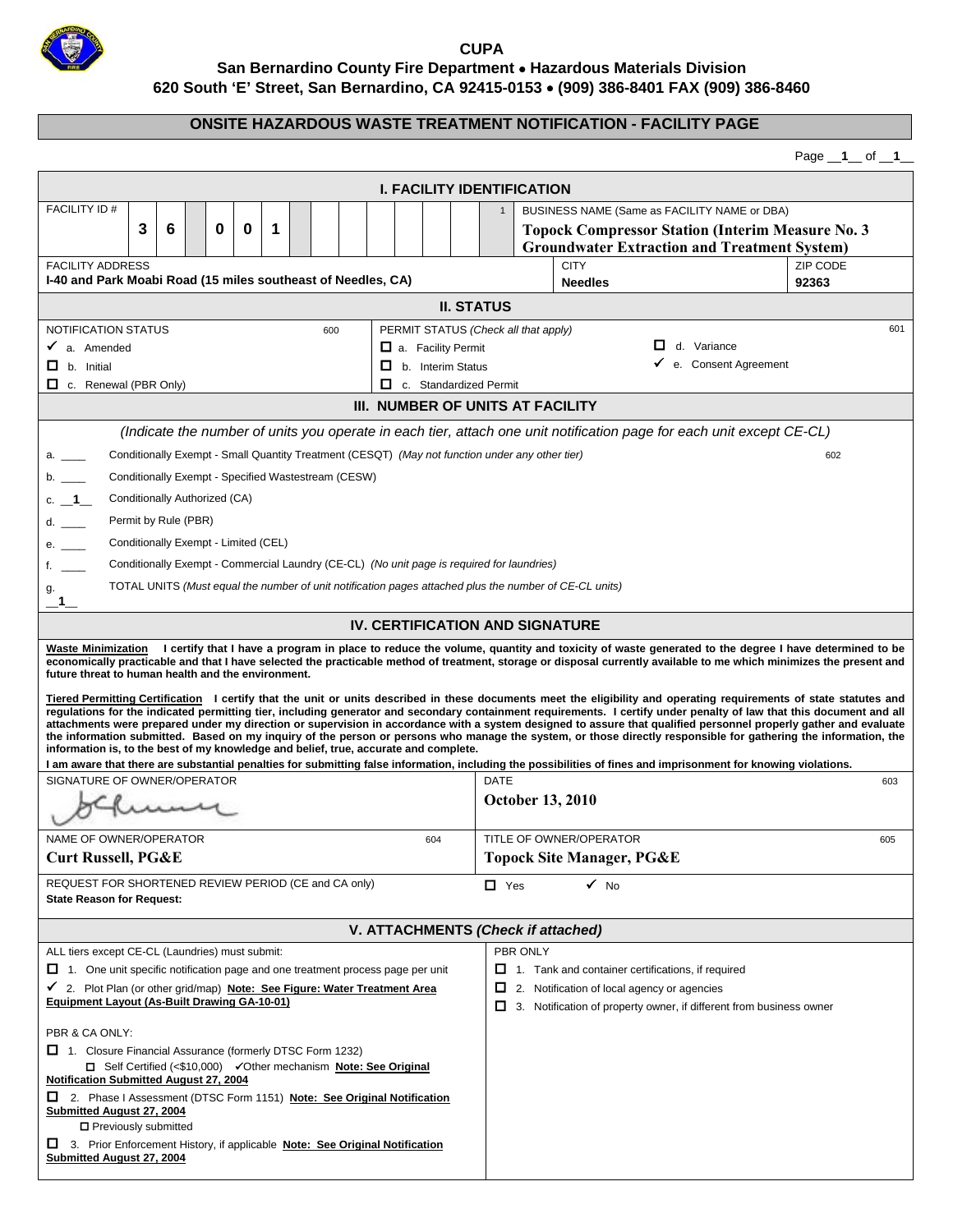**Attachment D – Description of Waste Stream and Treatment Process**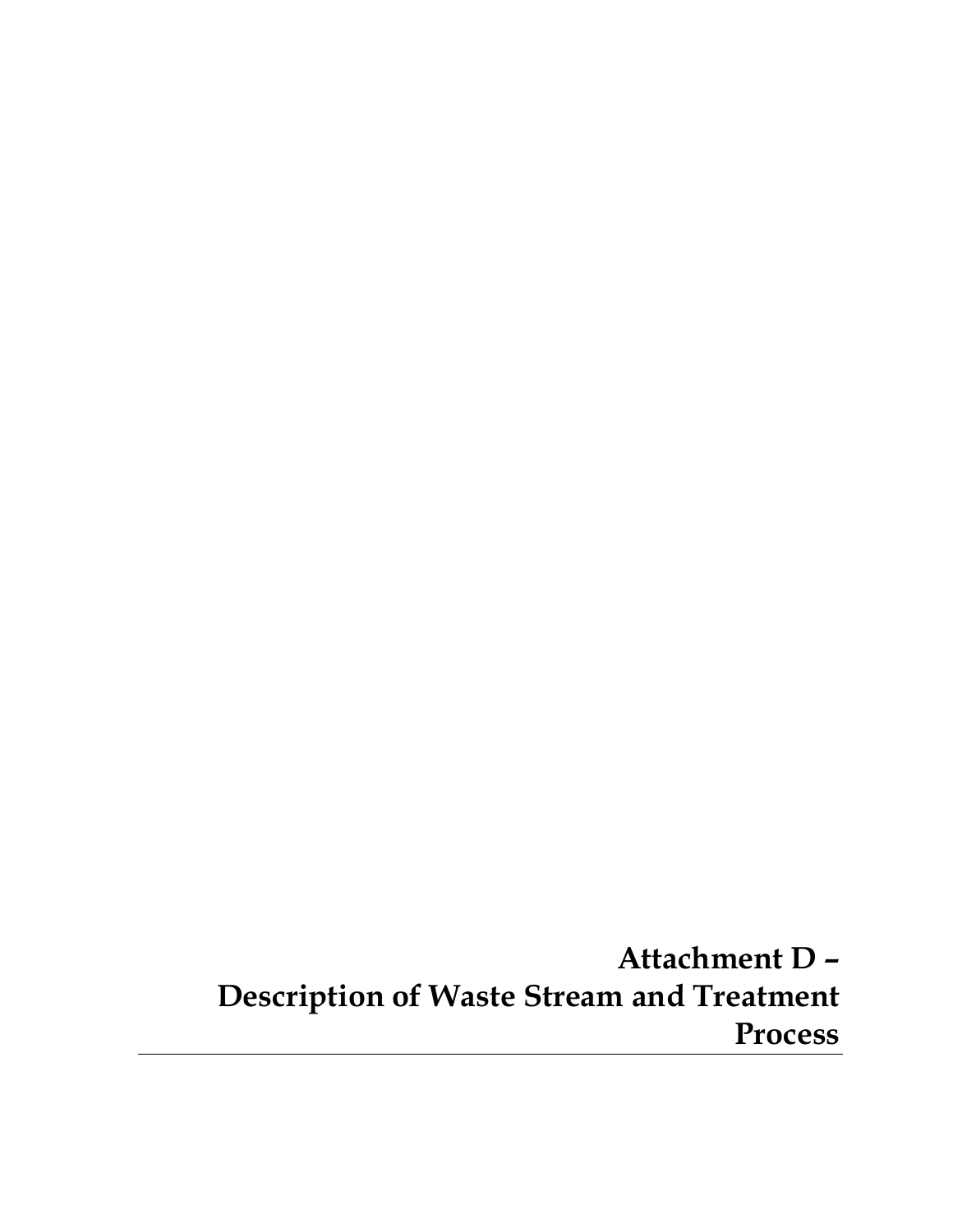## *Draft – Privileged and Confidential*

## ATTACHMENT D – Revision No. 3, October 2010 PACIFIC GAS AND ELECTRIC COMPANY CONDITIONAL AUTHORIZATION NOTIFICATION DESCRIPTION OF WASTE STREAM AND TREATMENT PROCESS

The purpose of treating extracted groundwater is to reduce the concentration of chromium to concentrations less than the hazardous waste threshold (defined in California Code of Regulations, Title 22, Division 4.5 [22CCR], Section 66162.24) of 5 milligrams/liter (mg/L) and to meet the waste discharge requirements of the Colorado River Basin Regional Water Quality Control Board. Chromium is the only constituent of concern related to hazardous waste management. The treatment system will include chemical reduction of hexavalent chromium to trivalent chromium, precipitation and settling of the resulting insoluble chromium hydroxide, microfiltration to remove any remaining suspended particulate matter, and reverse osmosis to remove dissolved salts.

The reagents used for treatment of the groundwater include ferrous chloride (for hexavalent chromium reduction), sulfuric acid or hydrochloric acid (for pH control), sodium hydroxide (for pH control to improve precipitation), an anionic polymer to facilitate particle settling, and an anti-scalant to reduce mineral buildup on reverse osmosis membrane surfaces. Reagents will be stored and handled in compliance with applicable federal, state and local requirements.

Groundwater containing hexavalent chromium will be extracted from four groundwater wells and pumped into the raw water tank at the treatment facility. Additional water will enter the raw water tank from the process drain tank. The inputs to the process drain tank are described below.

The water to be treated is pumped from the raw water tank into the pipe reactor, where ferrous chloride and sulfuric acid or hydrochloric acid will be injected. The pH setpoint will range from 6.0 to 6.8 and the ferrous chloride dose will range from 45 to 200 milligrams per liter depending on the influent hexavalent chromium concentration. The pipe reactor will convert hexavalent chromium to trivalent chromium. A chromium reduction tank reactor will complete conversion of any remaining hexavalent chromium to trivalent chromium.

The treated groundwater will then flow through three oxidation tanks in series. Air will be bubbled through these tanks to oxidize soluble ferrous iron to the very insoluble ferric form. The resulting ferric hydroxide precipitate will co-precipitate trivalent chromium hydroxide to remove it from the groundwater. Sodium hydroxide will be added to one or more of the three tanks to raise the pH of the groundwater to the range of 7.5 to approximately 10.0 standard pH units to further promote precipitation of iron and trivalent chromium.

Treated groundwater from the three tanks will flow into an inclined plate clarifier. Solids will drop to the bottom, thickening section of the clarifier, from which it will be transferred into containers which will be transported by trucks for offsite disposal. Treated wastewater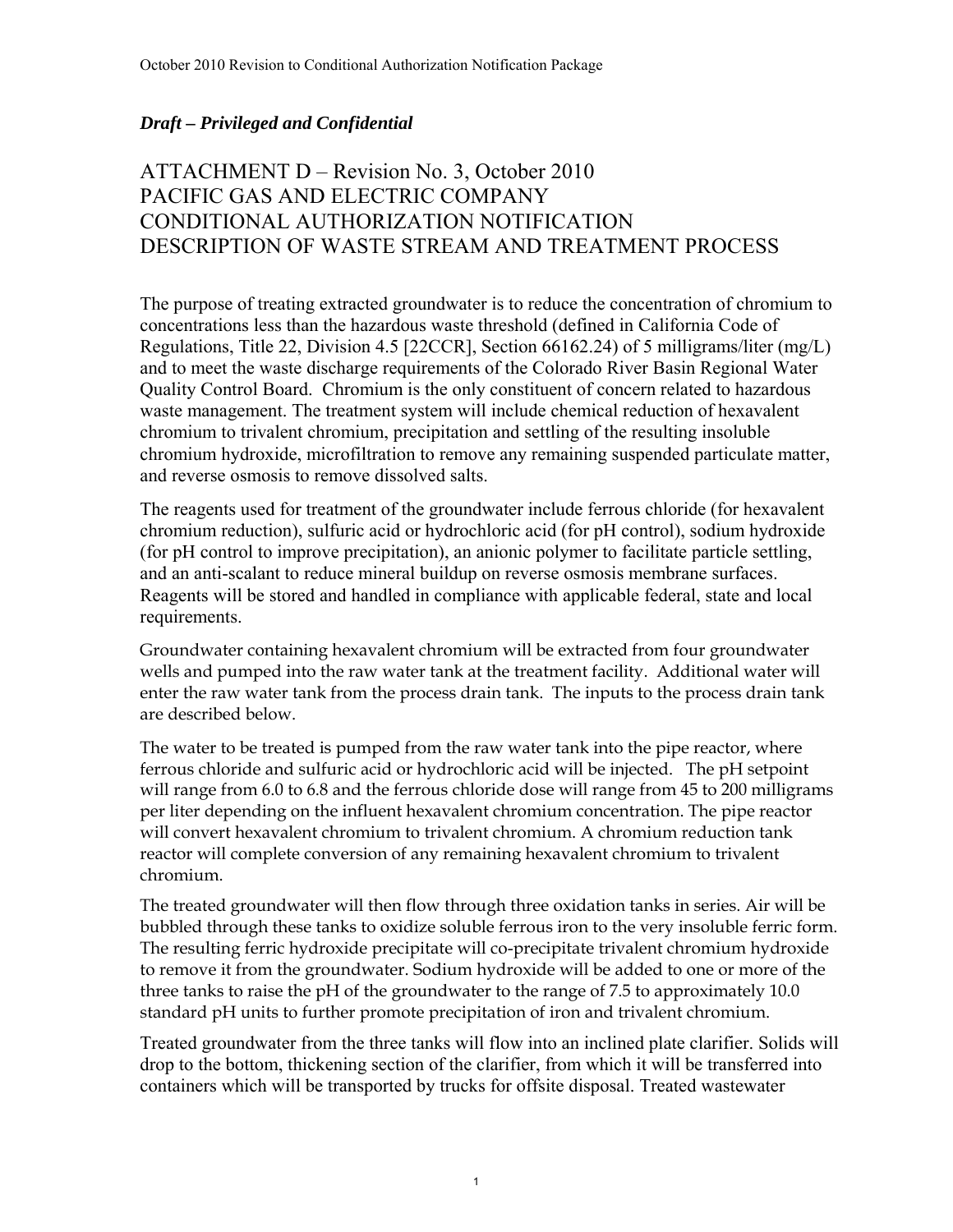exiting the clarifier will be further treated in a microfilter. The microfilter system periodically backwashes solids which flow to the process drain tank.

The microfilter-treated effluent wastewater will next be treated in a two-stage reverse osmosis (RO) system. The RO system will filter out and concentrate soluble salts, reducing the effluent total dissolved solids (TDS) concentration from 4,200 to 11,000 milligrams per liter to the design TDS concentration of 500 to 1,000 milligrams per liter. The RO permeate will be blended with treated filtered groundwater and injected to aquifer injection wells. The purpose of blending is to match the existing water quality of the injection well field with a target value of 4,200 milligrams per liter.

The treatment system effluent injection is governed by Waste Discharge Requirements established by Board Order R7-2006-0060 issued by the Colorado River Basin Regional Water Quality Control Board.

The RO concentrate will have an estimated total dissolved solids concentration of 18,000 to 80,000 milligrams per liter. It will be conveyed from the treatment system to the MW-20 bench in a pipeline. Storage facilities will be installed at the MW-20 Bench to accommodate the RO concentrate stream. The RO concentrate will be transported by trucks to a disposal facility or directly discharged to the existing lined evaporation ponds at the PG&E Topock Compressor Station.

The process drain tank will be designed to collect various process liquids and return them to the raw water tank to ensure that all the plant water is treated prior to discharge. The primary inputs to the process drain tank include the microfilter backwash, phase separator drains, floor drains, rainwater, sample collection purge water, and spent microfilter membrane cleaning solutions. The spent microfilter cleaning solutions will include:

- acidic with a pH of 2.0 or below;
- acidic with a pH greater than 2.0; and
- basic with a pH less than 12.5.

The microfilter clean-in-place (CIP) solutions will drain into the microfilter CIP effluent holding tank (Tank T-503).

The microfilter cleaning solution with a pH of 2.0 or below will be introduced into Tank T-503 and co-mingled with basic spent microfilter cleaning solution with a pH less than 12.5 to achieve target pH for introduction into the IM3 treatment process as pH control. Therefore, this microfilter cleaning solution with a pH of 2.0 or below is considered to be a recyclable material exempt from classification as a waste under the provisions of California Health and Safety Code (CHSC) Section 25143.2(b)(2), because it is being used or reused as a safe and effective substitute for a commercial product without being reclaimed. The acidic microfilter cleaning solution effluent will be re-circulated to the head of the IM3 plant to complete a process acidification step. Alternatively, the microfilter cleaning solution effluent may be hauled off-site as a waste product to a permitted disposal facility.

The microfilter cleaning solutions with a pH above 2.0 will also be introduced to Tank T-503 and co-mingled with basic spent microfilter cleaning solution with a pH less than 12.5 in the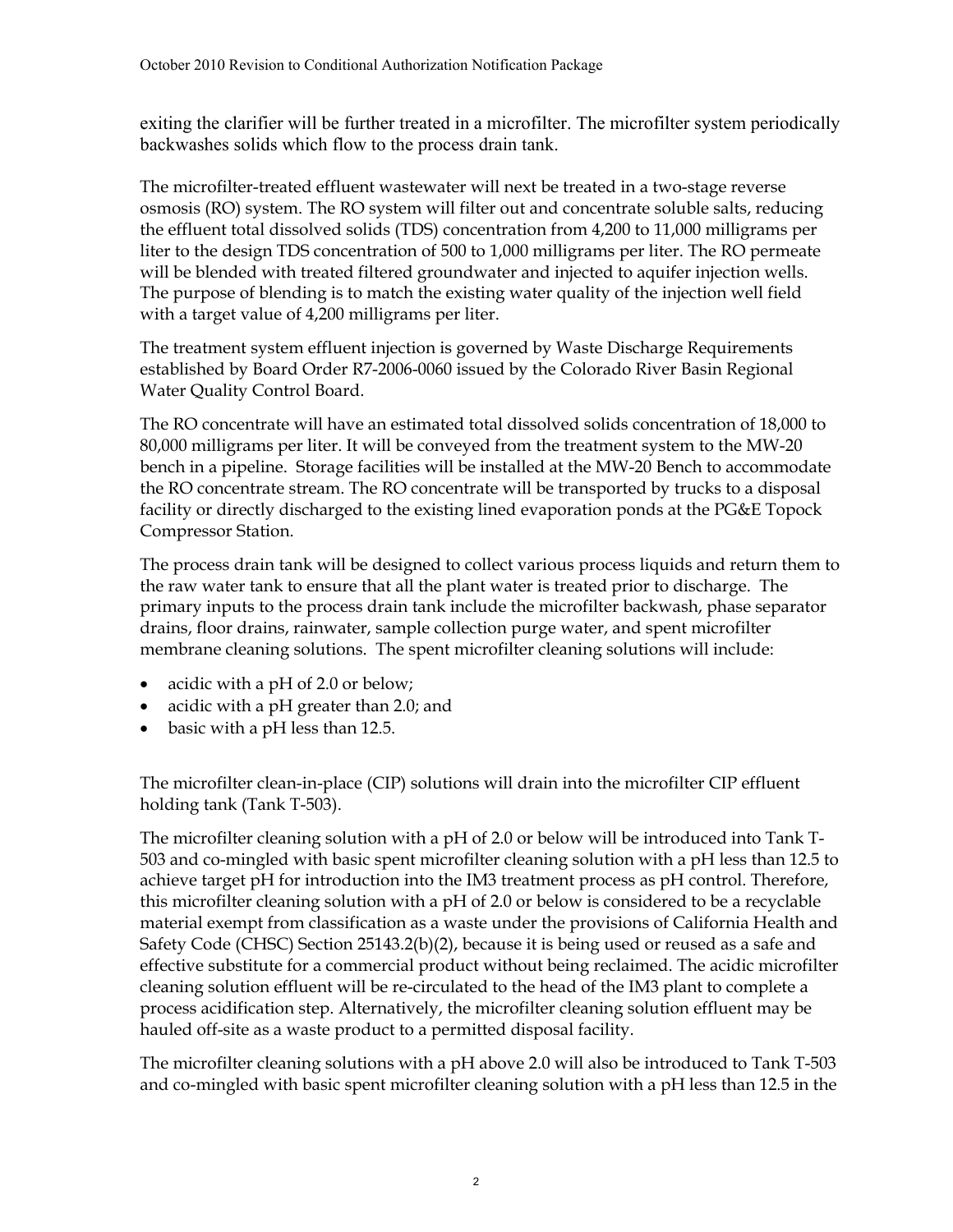process drain tank for introduction to raw extracted groundwater. The target pH for introducing the process drain tank solution to the raw extracted groundwater is 6.0.

The following best management practices will be put in place to prevent releases of hazardous materials or untreated groundwater:

- Treatment chemicals will be brought to the site in totes or smaller containers. They will be offloaded in a paved and contained area only and stored and used in a secondarily contained area.
- The influent groundwater tank and the treatment system will be constructed on a coated concrete treatment pad with curbing to contain drips and spills. Groundwater piping influent to the treatment plant from the MW-20 Bench will have secondary containment piping with electronic leak detection.
- Hazardous materials usage will be governed by a Hazardous Materials Business Plan that specifies the location of hazardous materials onsite and includes a spill contingency and emergency response plan.
- Hazardous wastes will be managed in accordance with the requirements of Title 22, California Code of Regulations, Division 4.5.
- A treatment system operations manual will be maintained at the site. System operators will be trained regarding system operation, maintenance, and emergency procedures.
- Electronic control loops will be included in the system design to link extraction well operations with treatment system operations, regulate process flow rate within the plant and discharge of the treated water and wastes, flow-pace chemical feeds, and backwash filters.
- Level alarms/switches will be provided in tanks to prevent overflows and damage to pumps.
- The pH and key flow rates will be continuously monitored to assess plant performance. Filter effluent turbidity and periodic analytical tests will be used to monitor treatment process performance.
- Extraction well pumps and plant operations will shut down in the event of a process failure and/or mechanical damage. Alarms will be indicated on a local control panel at the treatment unit. A manual reset will be required to restart the plant.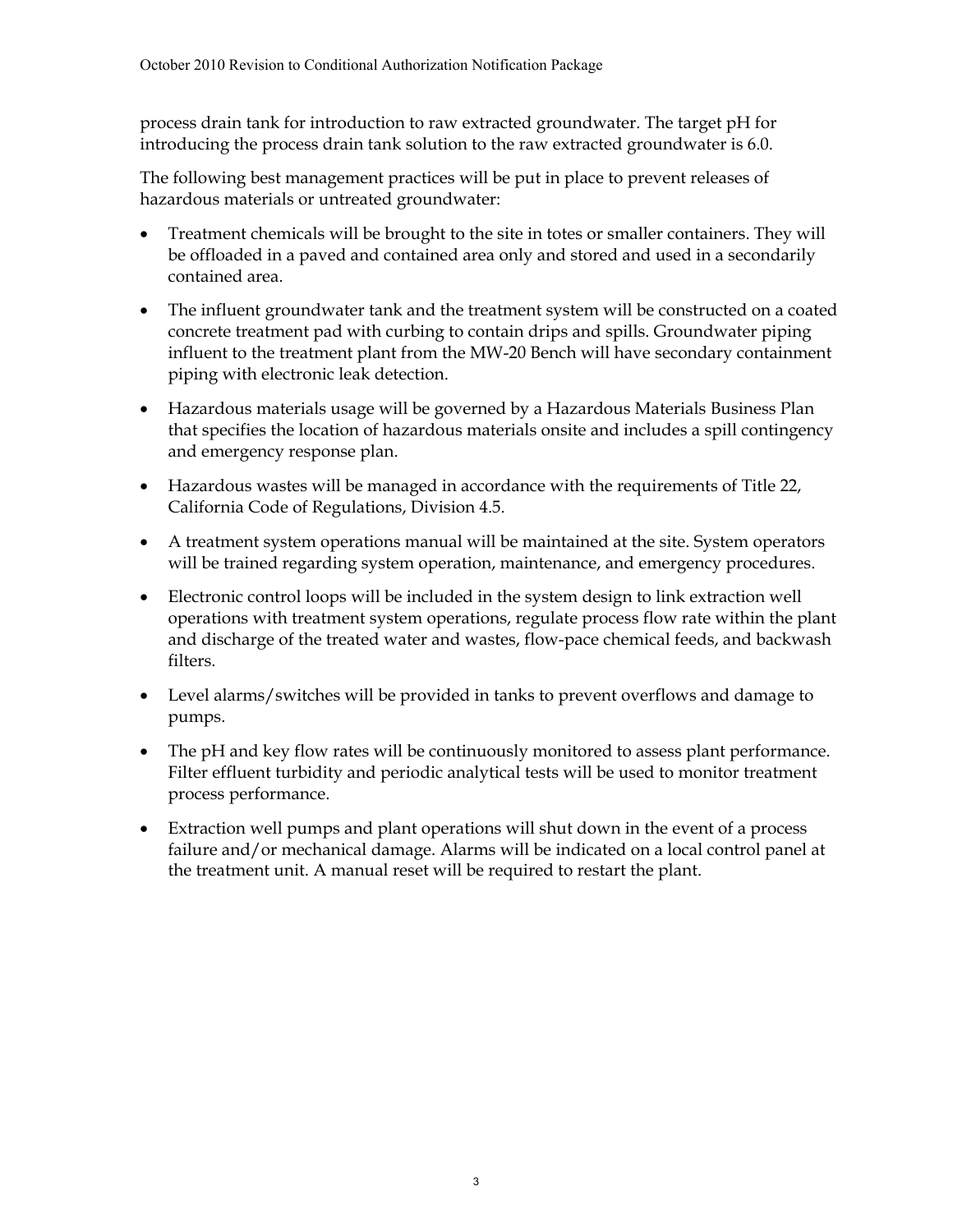**Revised Process Flow Diagram**